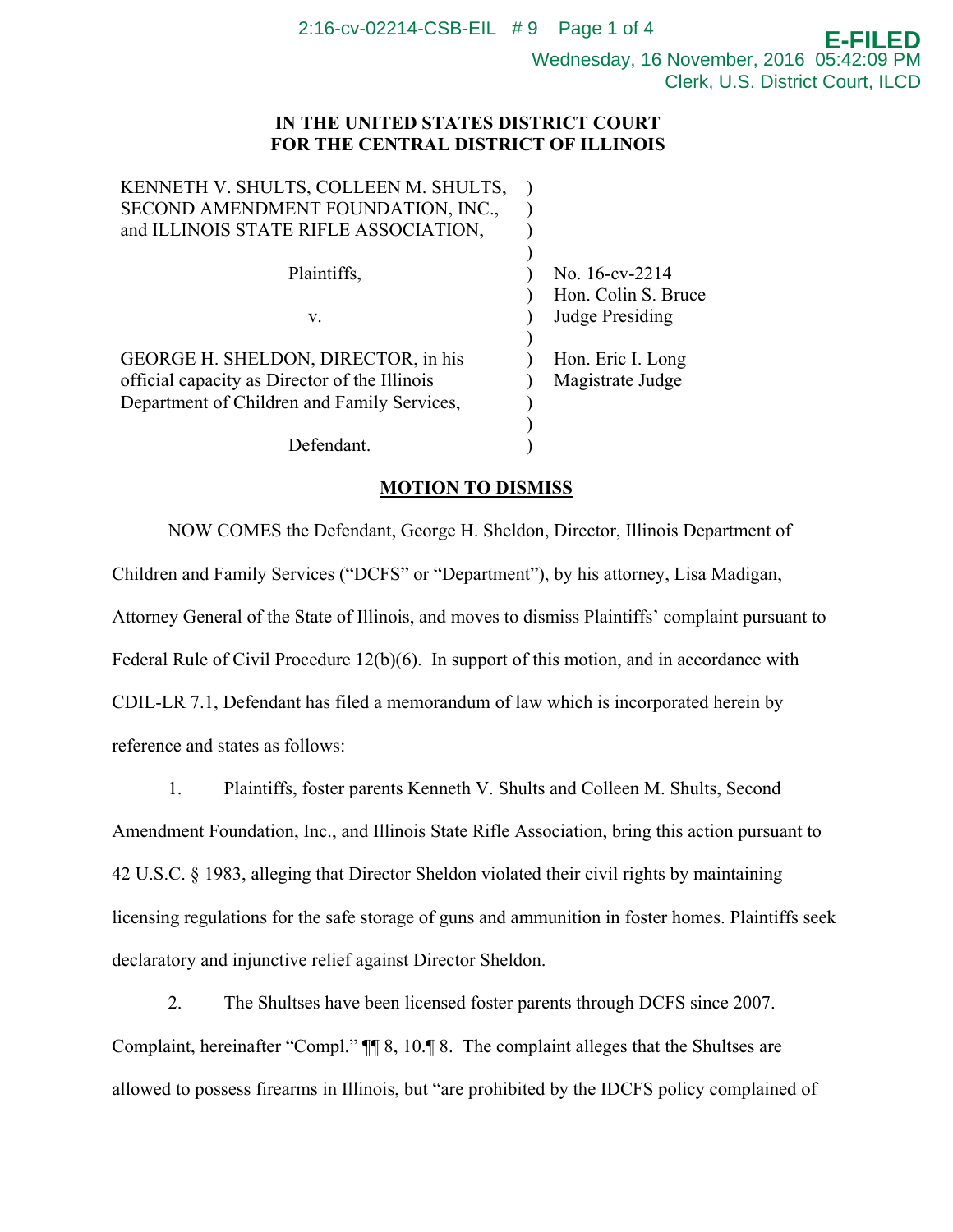### 2:16-cv-02214-CSB-EIL # 9 Page 2 of 4

herein from possessing loaded functional firearms in their homes so long as they currently are foster parents, or plan to be foster parents in the future." Compl. ¶ 12. The Shultses are members of the Second Amendment Foundation and the Illinois State Rifle Association. The stated purpose of both organizations is to protect the constitutional right to privately own and possess firearms within Illinois. Compl. ¶¶ 14, 16.

3. Plaintiffs allege that DCFS policy violates their individual rights to possess and carry firearms as secured by the Second Amendment to the United States Constitution. Compl. ¶ 30. Plaintiffs are wrong. The Department's policies and rules require the safe storage of firearms and ammunition in foster homes. No court has held that foster parents' right to firearms is guaranteed by the Second Amendment.

4. Plaintiffs contend that they have a constitutional right to be foster parents. Compl. ¶ 3. Again, Plaintiffs are wrong. The relationship between these foster parents and foster child is a creature of Illinois child welfare statutes. The Shultses chose to become foster parents, voluntarily applied for and were granted a license to have their home registered as a foster home and, in doing so, agreed to be subject to Department rules, regulations and policies in order to protect foster children placed in their care. Given this framework, the lawful regulatory measures taken by the Department to regulate a licensed foster home are not within the scope of the Second Amendment, and there is no need to subject them to further Second Amendment review. *Ezell v. City of Chicago*, 651 F.3d 684, 702-03 (7th Cir 2011).

5. Even if the regulation and policies that Plaintiffs complain about impinge on their core Second Amendment rights, the regulations and policies for safe storage of guns and ammunition in foster homes satisfy the standard articulated in *Ezell*. There is no outright ban on firearms in foster homes. The rules and policies requiring safe storage of firearms and

2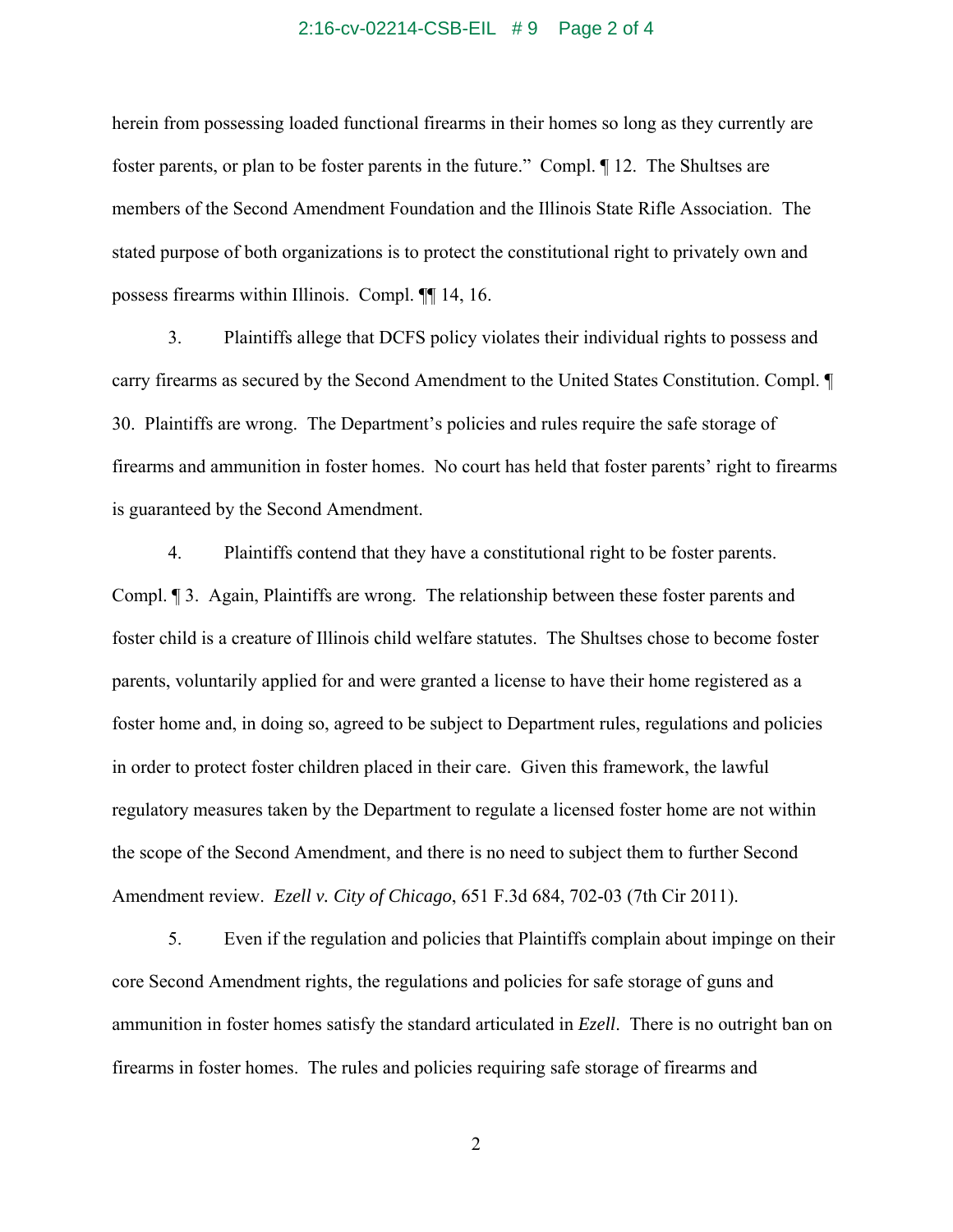#### 2:16-cv-02214-CSB-EIL # 9 Page 3 of 4

ammunition in licensed foster homes fit the public interest that is served in regulating foster homes. This is not a significant burden on their Second Amendment rights and, therefore, the complaint should be dismissed.

6. Plaintiffs' equal protection challenge fails because there is a rational basis for the licensing requirements for safe storage of guns and ammunition in foster homes. The Shultses do not comprise a suspect class. There is no question that there is a rational basis for the licensing requirements for safe storage of guns and ammunition in foster homes. This Court should dismiss Plaintiffs' equal protection claim.

WHEREFORE, for the foregoing reasons and for the reasons stated in Defendant's memorandum of law in support of his motion to dismiss, Defendant George H. Sheldon, Director of the Department, requests that this Honorable Court grant his motion to dismiss Plaintiffs' complaint for declaratory and injunctive relief pursuant to Federal Rule of Civil Procedure  $12(b)(6)$ .

. Respectfully submitted,

 LISA MADIGAN Illinois Attorney General

By: /s/Barbara L. Greenspan Barbara L. Greenspan James C. Stevens Michelle G. Camp Assistant Attorneys General 100 W. Randolph St., 11-200 Chicago, IL 60601 (312) 814-7087 Fax  $\#$  (312) 814-6885 barbara.greenspan@illinois.gov

3